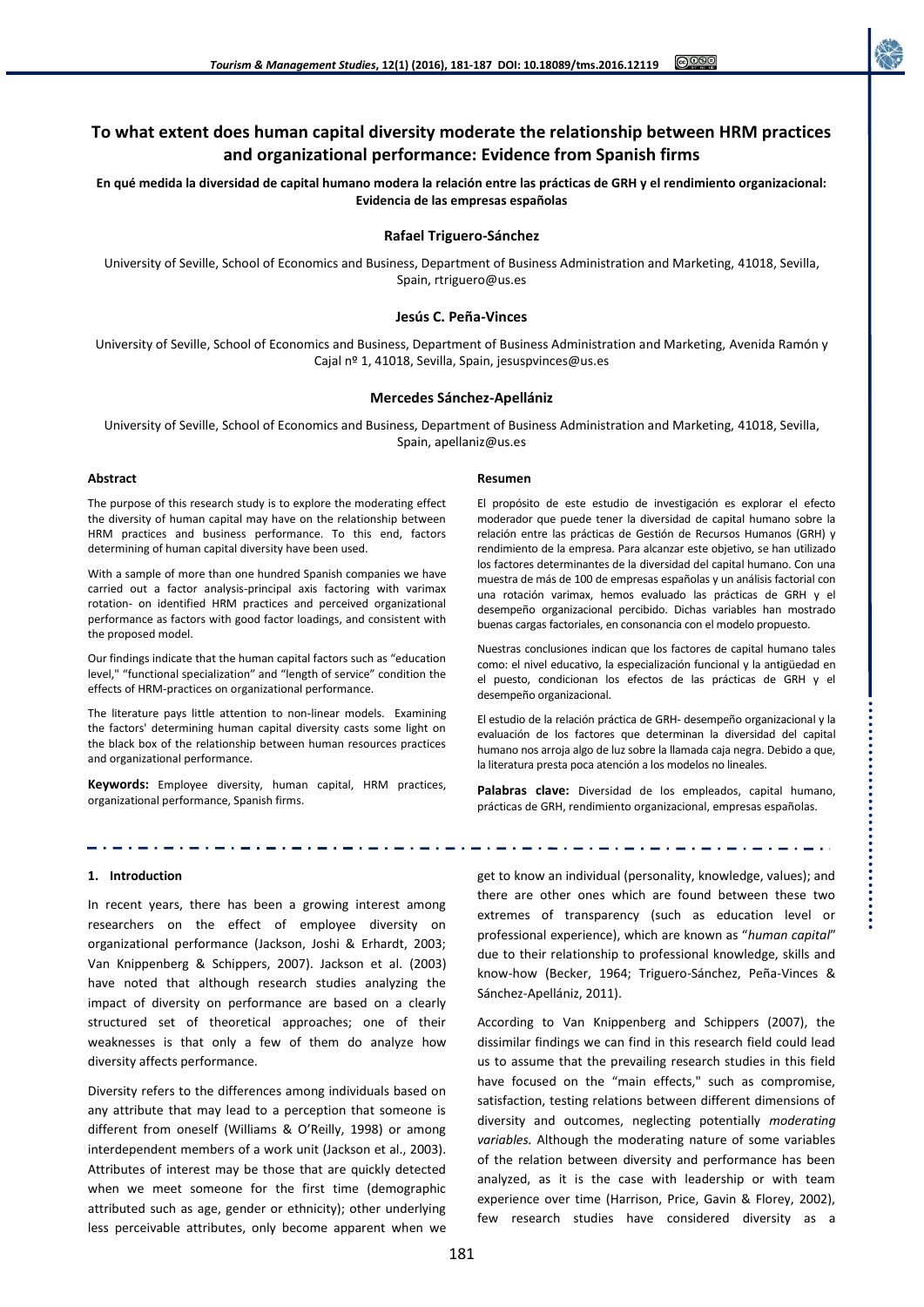moderating variable between Human Resources (HR) policies and practices and corporate performance. *This study aims to fill this research gap*. Consequently, the objective of this research is to analyse the moderating effect that employee diversity has in the relationship between HR policies focusing on commitment and organizational performance.

Moreover, more than half of Spanish firms follow an isomorphic approach; in other words, these companies tend to imitate or copy the practices (HRM practices) of other businesses but in fact, they are not aware of how employee diversity affects their organizational performance. In this sense, our investigation is presented as an alternative to this problem.

Future research will benefit from the role of diversity as a moderating element in HR management (HRM) and of how it can contribute to business success contributing to the strengthening of the Resource-Based View, according to which HR is a source of competitive advantage.

## **2. Research model and construct definitions.**

## **2.1 High commitment HRM practices**

Since the 1990s, it is possible to find in the literature a growing interest for HRM and in particular, for the relationship between HRM and performance (Guest, 1997; 2011). The literature suggests that Human Resources (HR) practices are directly and indirectly linked to the collective behavior of employees, that they may have an impact on them and their attitudes (Al-Jabari, 2013), which in turn can serve as mediators between such practices and corporate performance.

Concerning the orientation of HR practices, Walton (1985) indicates the need to change from control practices to commitment practices as the basis for managing the work of individuals. For this author, there is no choice; he prescribes a commitment strategy if we intend to prosper. The idea that elevated commitment HR management practices have an impact on attitudes towards work through employee perception or through their experiences is supported by the Social Exchange Theory (Cropanzano & Mitchell, 2005), and the signaling "theory" (Ostroff & Bowen, 2000). These theories propose that high commitment HR practices have an impact on employees because they support them; they work as "signs" of the intentions of the organization towards them.

## **2.2 Perceived organizational performance and its relationship to HRM practices**

There are multiple research studies that have addressed the relationship existing between HR management and organizational performance (OP) as well as their measurement (Barrena-Martínez, López-Fernández & Romero-Fernández, 2013). However, there is no clear consensus on how to measure it (Guest, 2011). Guest (1997) has raised doubts about the "cause-effect" relationship between HRM as input and results based on financial performance. "Despite of the attractive of using economic indicators in any attempt to convince top managers of the impact of HRM, we need to use a wider range of measures if we want to understand how and why HRM has an impact on financial performance"(Guest, 1997: 274).

The use of "more closely-related" indicators, especially those on which the workforce may have an impact are theoretically more plausible (since HRM aims at improving the direct contribution of employees to performance) and methodologically they are easier to relate. We need performance indicators that are much closer in terms that they indeed affect HRM practices. In this line, there is a clear option for the use of non-financial measures when analyzing effectiveness of HRM practices (Bontis, Crossan & Hulland, 2002; Triguero-Sánchez, Peña-Vinces, González-Rendón & Sánchez-Apellániz, 2012).

An important mechanism that has been proposed suggests that the impact of HR practices on performance takes place through individual employees (Neves, Galvão & Pereira, 2013). Some authors emphasize the crucial role of employee attitudes and behaviors to translate HR practices to firm performance. In line with this more central role of employees, these authors emphasize the need of including employee perceptions in HR research studies (Guest, 2011).

Guest (2011) says that the models originating in organizational and social psychology make us reflect on the fact that what is actually important is not the presence of HR practices, but rather the perception of the intention underlying such practices. The way in which practices are interpreted can shape the response to them.

In HR strategic management research perceptions on corporate performance of the HR department or of managers have been frequently used as performance indicators being considered as a reasonable substitute for objective performance measures (Den Hartog, Boon, Verburg & Croon, 2013). Measurement of perceived organizational performance refers to important aspects such as product quality, client satisfaction and development of new products. In the same line Den Hartog et al. *(*2013) have established that the existing measures for sensed perceived organizational performance generally cover different performance aspects, adding to product quality or client service and satisfaction other aspects related to reputation. In this research study and according to Bontis et al. (2002) the items used to measure the "perceived performance measures" construct include the classification of the future perspectives of the business, meeting clients' needs and global assessment of business performance.

In this research study, we expect HR practices focusing on commitment to correlate positively with perceived organizational performance measures – global assessment of business performance, meeting clients' needs, future perspective of the company and reputation. It is expected that commitment-oriented practices will encourage employee participation in decision-making in their group, search for agreements among them and prevention of interpersonal conflicts (Bowen & Ostroff, 2004). This is likely to favor greater employee integration and the development of positive attitudes and behaviors towards the organization. Such integration and behaviors are expected to be associated to higher-performance levels (Den Hartog et al., 2013). Therefore, we expect perceived organizational performance to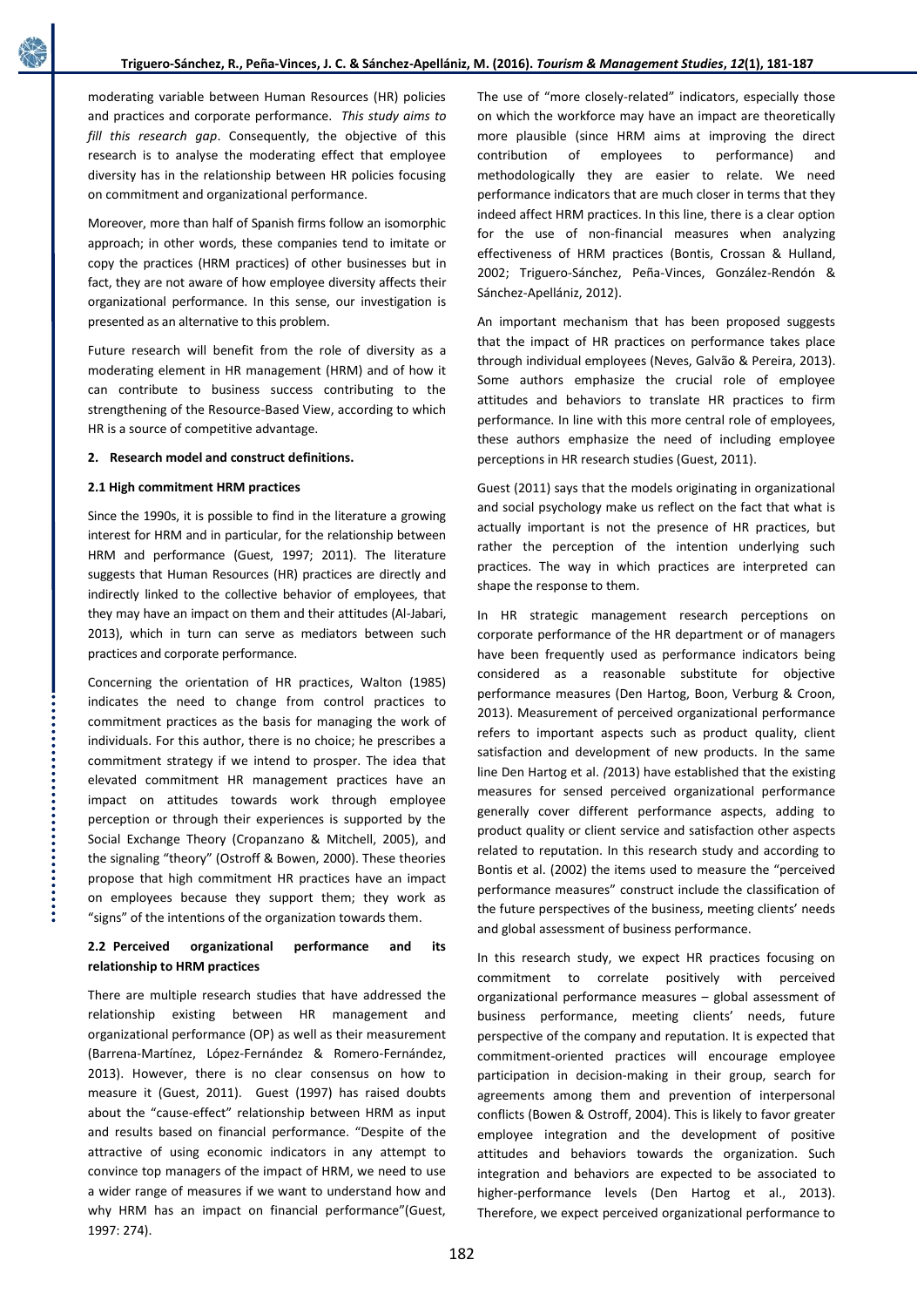

be higher where commitment-oriented HRM practices are implemented.

## **2.3 Employee diversity as moderating variable**

Although the literature suggests that there is a relationship between HR practices and organizational performance, there are still open questions on how this relation takes place, on which are the variables existing in the "black box". Therefore, there is a need for further research studies considering factors that may intervene and/or moderate the relation between HR practices and organizational performance. According to Guest (2011), the commitment level developed by employees in response to HR practices cannot be homogeneous. The changing values of the workforce, the generation they belong to, their work experience and their varying personal circumstances may alter their priorities. The values and reasons of employees and the differences among them must be taken into account in research of HRM and performance.

Research on workforce diversity has focused on two main aspects: demographic diversity and human capital diversity. Organizational demography diversity researchers focus mainly on characteristics that are visible such as *age*, or *gender*, or on attributes related to work, such as functional experience. The theory most frequently followed by diversity researchers

states that variations in the composition of work groups or teams affects group processes, and this process has an impact on performance (Williams & O'Reilly, 1998). This approach relies on the knowledge-based view and the decision-making perspective, also called Cognitive Resource Theory (Woehr, Arciniega & Poling, 2013); it defends that diverse values in employees will contribute to a better firm performance. Positive effects on performance are achieved when organizations adapt their management practices to the characteristics of their workforce, thus improving management and performance (Benschop, 2001). However, based on the literature reviewed, in our study, we have focused our attention on human capital diversity (*education level, functional specialization, length of service and tenure)*. We use these factors to establish the moderating effect of employee diversity on the relationship between HR policies focusing on commitment and organizational performance. The main reason as we mentioned in the introduction is that we have not found any research study that has used these factors as moderator variables.

Therefore, in Figure 1, we summarize the theoretical background and research model of the literature to be analyzed.





## **2.4 Hypotheses**

## **2.4.1 Education level**

The concept of education level refers to formal education, including primary, secondary and higher education. This is one of the indicators that has been most frequently used to measure human capital based on the academic level completed. We can expect educational diversity to be associated positively to group performance, although this impact may not be as direct as it could be initially expected, since it may indicate distinct education levels or different educational experiences (Williams & O'Reilly, 1998). Some research studies suggest that educational heterogeneity is associated to taller company growth rates and to strategic initiatives. Dongfeng (2013) finds and verifies that highereducation diversity bring on higher conflict levels as well as better team performance, since the greater the educational differences, the easier it will be to encourage useful discussion leading to an improvement of employee performance.

Educational differences affect the way in which information and its sources are accessed, perceived and analyzed; this will influence decision-making, and the way individuals perceive the reality around them. Therefore, it is likely that the greater the educational heterogeneity, the more different the perceptions of employees and, as a consequence, the more different their contribution to work groups will be. This circumstance may have an impact on the relationship between HRMp and OP.

Therefore, we propose the following hypothesis:

 **H<sup>1</sup> :** Education level diversity will moderate the relationship between HRM practices and OP.

#### **2.4.2 Functional specialization**

The term specialization refers to the work background of an individual in an organization, such as finances, operations, sales… From this perspective it is considered that the division of labor in an organization leads to a certain groupings of tasks, and therefore, of knowledge associated to the functional departments in which employees have gained their experience. Thus, specialization level provides us with a useful and easily-accessible indicator of the experience gained by individuals, and consequently, of the team in which they collaborate (Bunderson, 2003). The relationship between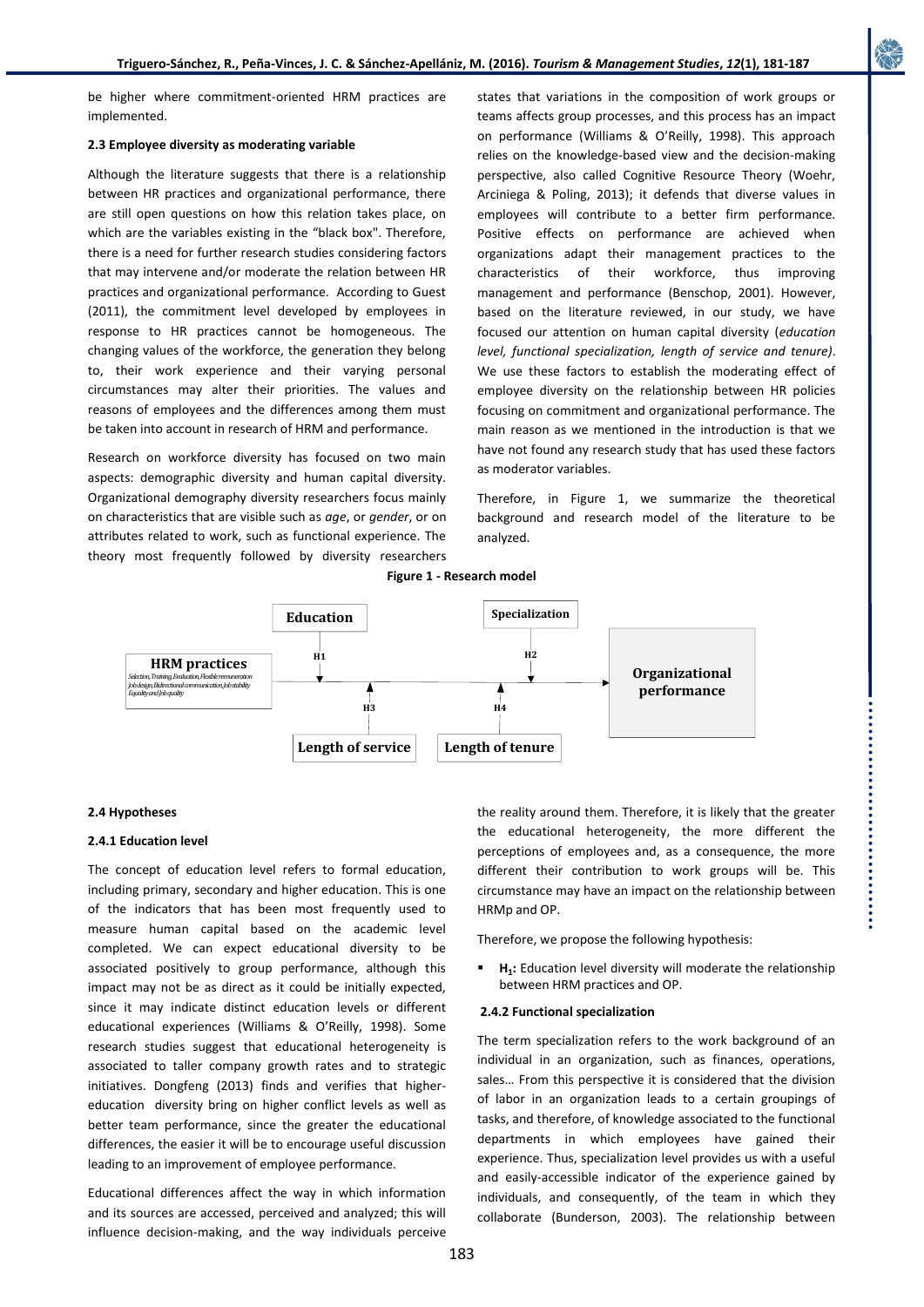individuals with different functional backgrounds in an organization will impact on their decisions, involvement, etc. especially in the case of multifunctional teams. Some laboratory and field studies have found that functional diversity has a positive impact on employee performance (Williams and O'Reilly, 1998). Consequently, from a certain level of specialization on, conflict levels among work team members may increase, hindering internal communication and coordination among its members (Jehn and Bezrukova, 2004). Although research studies have shown the presence of effects between functional specialization diversity and performance, some results may be contradictory.

Therefore, we propose the following hypothesis:

 **H<sup>2</sup> :** Functional specialization diversity will moderate the relationship between HRM practices and OP.

## **2.4.3 Length of service and tenure diversity**

This concept refers to the time an employee has been working in an organization, and it has been used in previous research studies (Perreti and Negro, 2007). Length of service has been associated to how familiar employees are with the policies, procedures and other circumstance of the positions, teams and departments of the organizations for which they work or have worked. Members have got different views of their organization and of its processes. Employees with shorter times of service are more flexible, but they tend to be critical towards existing processes, and this may generate conflicts among employees. Additionally, it is not infrequent that they are stereotyped and/or excluded by more veteran employees (Perreti and Negro, 2007).

Lampel, Shamsie & Lant (2006) say that the success of this type of diversity will depend on the combination of values shared by the organization. Where there is little difference in employee length of service, there are fewer interruptions in communication and fewer task conflicts, as a result of the presence of codes, rules and values that are commonly known to work team members. High disparity among members has been related to low levels of group cohesion, greater use of formal communication, as well as higher creativity levels in research activities.

Some research studies suggest that length of service diversity has a positive impact on performance (Harrison et al., 2002). This argument has been supported by Williams and O'Reilly (1998), who argue that there will be a positive relation, provided that organizations take into account any negative effects resulting from diversity. They also suggest that a greater diversity in tenure may have an impact on the outcomes expected from the different actions and HRM practices. However, they do not state whether length of service at the company and tenure have the same effects.

From this perspective, we propose the following hypothesis:

- **H<sup>3</sup> :** Length of service diversity will moderate the relationship between HRM practices and OP.
- **H<sup>4</sup> :** Tenure diversity will moderate the relationship between HRM practices and OP.

## **3. Methodology**

## **3.1 Population and sample**

The questionnaire methodology was adopted in research study on human resources management. Concerning the sample, the questionnaires have been answered by HR managers, HR general managers and general managers.

Although the general standard in HR research is to use one single informant in each company due to the difficulty of obtaining multiple informants, in fact, we recognize the possibility of single-method bias in our data. Consequently, we increase the confidence in our data by: (1) undertaking a factor analysis which showed the absence of a single general factor to account for most of the covariances in our variables, indicating the absence of common method variance problems for our data; (2) personally identifying qualified respondents (*e.g.* HRM managers). Previous literature has shown that the views of a single but well-qualified informant may better capture a firm's behavior as compared to the views of several respondents in the case of organizations where relevant decisions are often highly centralized (Triguero-Sánchez et al., 2012).

The selected people in each company were contacted by telephone. They were explained the importance of taking part in the study and also its usefulness. Where required, we make the commitment to send them the outcomes of our research study. They were also assured that all information would be treated in a confidential, comprehensive and anonymous manner. Finally, we highlighted the importance of any suggestions the interviewees may propose to us, and our gratitude for their participation. All of these aspects were emphasized in the introductory letter which was subsequently sent along with the questionnaire and a prepaid envelope for returning upon completion.

The companies were selected from the SABI database (Iberian Balances Analysis System). Among the registered companies, 1300 had between 100 and 2000 employees, according to the data registered in 2007, and 1169 had been established before 2003. The resulting population was 902 with a well-balanced representation of all productive sectors. A total of 103 questionnaires were returned in different forms: via e-mail, postal mail, and personal interviews at their organizations. This represents a response of 11.42%. With regard to the nature of companies, 93% of them belong to the private sector and the remaining, to the public sector, in other words; they belong to the Spanish government. The following tables (Table 1 and 2) summarize the descriptive statistics of the unit analysis.

| Population size | 902 Firms                          |
|-----------------|------------------------------------|
| Universe        | HR director and CEO.               |
| Place of Study  | Andalusia (Spain)                  |
| Sampling method | Survey: via e-mail, postal survey, |
| Sample size     | 102 surveys (excluding those that  |
| Time period     | June 2009 to October 2009          |

184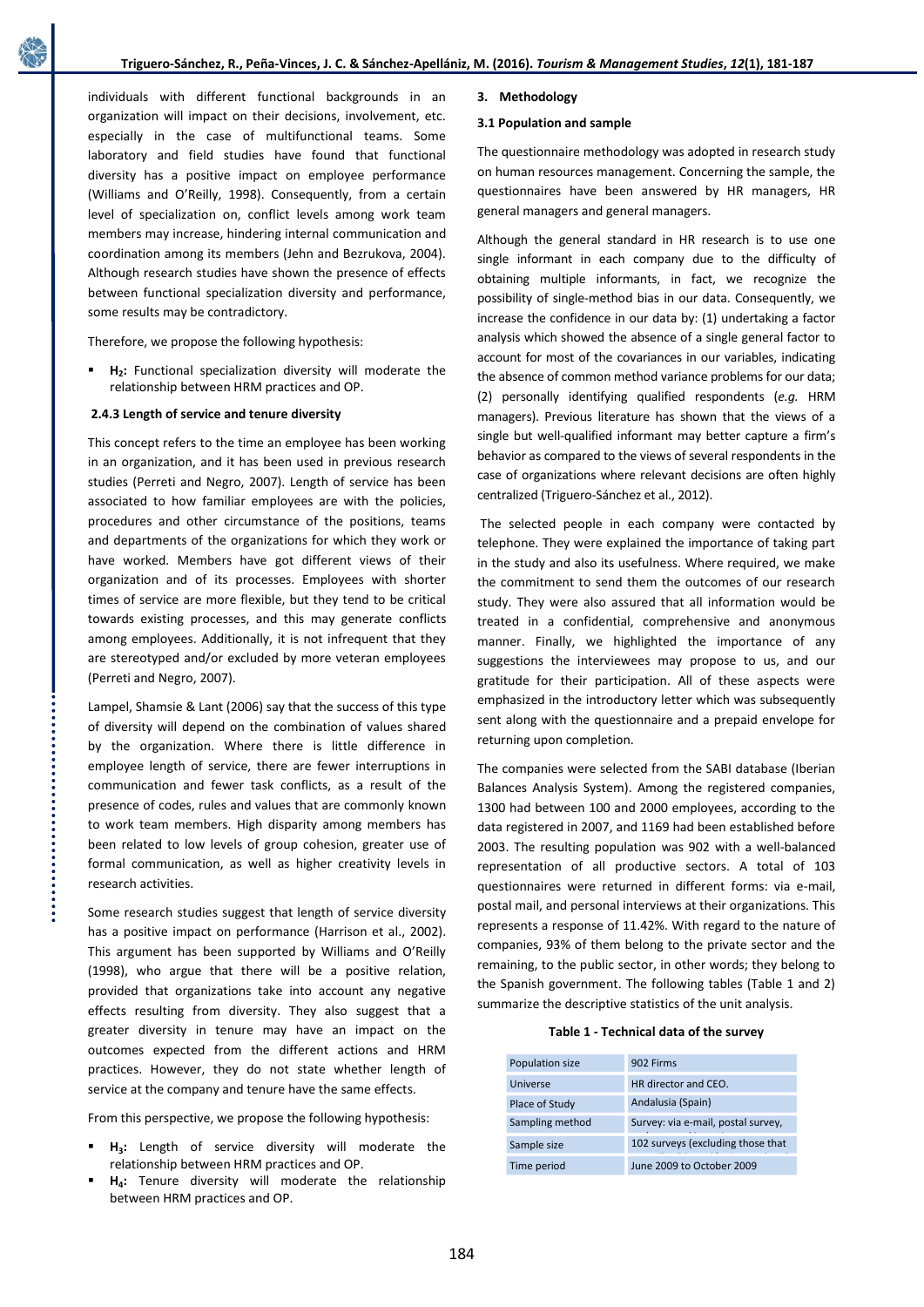**Table 2 - Statistics-characteristics of the sample (firms and informants)**

| <b>Firm characteristics</b>          |                                               |                                                              |                                            |                               |  |  |  |
|--------------------------------------|-----------------------------------------------|--------------------------------------------------------------|--------------------------------------------|-------------------------------|--|--|--|
| Years of operation<br>(Mean) - 20.90 | <b>Number of employees</b><br>(Mean) - 218.03 | Total Assets (last three years) in Euros<br>$(E) - 37051984$ | <b>Business Ownership</b><br>(Private) 93% | <b>Number of firms</b><br>102 |  |  |  |
| Informant characteristics            |                                               |                                                              |                                            |                               |  |  |  |
| <b>HR</b> department managers<br>68% | General managers - 34%                        | Gender                                                       |                                            |                               |  |  |  |
|                                      |                                               | <b>Male</b> - 66%                                            | Female - $34%$                             |                               |  |  |  |

#### **3.2 Measurement of variables**

A literature review was carried out in order to obtain a reliable measurement scale, using tools broadly validated and contrasted in previous research studies. The items adapted from the English literature were translated from English into Spanish by two native Spanish speakers who are familiar with the HRM terminology in order to prevent any ambiguity in measurement scales.

#### **3.2.1 Organizational performance**

To measure subjective, or perceived, organizational performance, a reduced version of the measurement scale developed by Bontis et al. (2002) to evaluate organizations as a whole was used. This scale comprises only four items. One example of the items used is: our organization is wellrespected within the industry. Cronbach´s Alpha (CA) coefficient for the scale was 0.878, its Composite Reliability (CR) = 0.865 and its Average Variance Extracted (AVE) = 0.617.

#### **3.2.2 HRM practices**

The variables used to measure HRM practices are supported by the existing literature. We have used the measuring items developed by Triguero-Sánchez et al. (2012), confirmed for the Spanish case, with a 1-7, 38-item Likert-type scale. As we expected all the items in the scale loaded on a single factor using Principal Component Analysis. These items had a CA of a 0.960 and a  $CR = 0.951$  and an AVE= 0.654. In the scale, 1 indicates high control and low commitment to the organization, and 7 indicates high commitment and low control. For this variable, aspects such as personnel selection, training, evaluation, wage flexibility, job design, communication level, job stability, equal opportunities and the quality of human resources management have been measured.

#### **3.2.3 Diversity factors**

Constructs such as Level of Education (4 items), Level of Specialization (5 items), Length of Service within the organization (2 items) and Tenure (2 items) were evaluated (see Triguero-Sánchez *et al.*, 2011).

The four factors of diversity were incorporated into the model by means of Blau's index of heterogeneity, which is broadly accepted in social and behavioral sciences. The next expression (Formula 1) shows Blau's index (1977).

$$
I=1-\sum P_i^2
$$

**(I)** = Blau's index

**Formula 1**

**(P)** Is the proportion of people in each category studied and **(i)** The number of categories observed

[*It must be mentioned that we were asking for the approximate percentage in each category*].

In other to get a parsimonious model, once that the Blau's index was obtained for each factor of diversity, they were transformed into 7-point Likert scale where: 1 = low heterogeneity, 7 = high heterogeneity.

#### **4. Data analysis and results**

First, we analyzed factor structure and reliability of all scales using PASW Statistics 18 software (IBM SPSS Software, 2009). Factor analysis and scale reliability procedures within the PASW Statistics 18 software were carried out to assess the dimensionality and internal homogeneity of the scales. The exploratory factor analysis (principal axis factoring with varimax rotation) identified HRM practices and perceived organizational performance as factors with good factor loadings, which was consistent with the model we proposed. As described in the "Criterion variables" and "Predictor variables" sections, the reliabilities for all the constructs exceeded Nunnally's (1978) recommended level of 0.70. Second, following Dawson's (2013) recommendations, we created the mean-centering (i.e., subtracting the mean from the value of the original variable so that it has a mean of 0) for the HRM practices and organizational performance constructs. This procedure ensures that the (unstandardized) regression coefficients of the main effects can be interpreted directly in terms of the original variables. It is important to mention that there are other alternative processes. However, as Dawson (2013) states, such procedures lead to identical results. Finally, we have carried out the moderated regression analyses using an online resource (http://www.afhayes.com/index.html).

Diversity in the length of service is positively correlated to tenure (p=0.690\*\*), which could be understood that when organizations coexist employees, with different antiques, diversities also exist in the length of the jobs (see Table 3).

**Table 3 - Descriptive statistics and bivariate correlations for all variables**

| <b>Variables</b>              | N   | Mean  | <b>SD</b> |          |              |           | 4        |           | 6 |
|-------------------------------|-----|-------|-----------|----------|--------------|-----------|----------|-----------|---|
| 1. Education                  | 102 | 6.070 | 1.286     |          |              |           |          |           |   |
| 2. Specialization             | 102 | 3.270 | 1.549     | $-0.004$ | $\mathbf{1}$ |           |          |           |   |
| 3. Length of service          | 102 | 3.240 | 1.678     | 0.171    | $-0.227*$    |           |          |           |   |
| 4. Tenure                     | 102 | 3.580 | 1.601     | 0.059    | $-0.240*$    | $0.690**$ | 1        |           |   |
| 5. Organizational performance | 102 | 5.460 | 0.870     | $-0.006$ | 0.150        | 0.018     | .0134    |           |   |
| 6. HRM-practices              | 102 | 4.194 | 1.309     | 0.029    | $0.287**$    | $-0.165$  | $-0.117$ | $0.579**$ |   |

Note: \*. Correlation is significant at the level 0.05 (bilateral). \*\*. Correlation is significant at the level 0.01 (bilateral). \*\*p<0.01; \*p<0.05; SD= Standard Deviation; N= number of companies.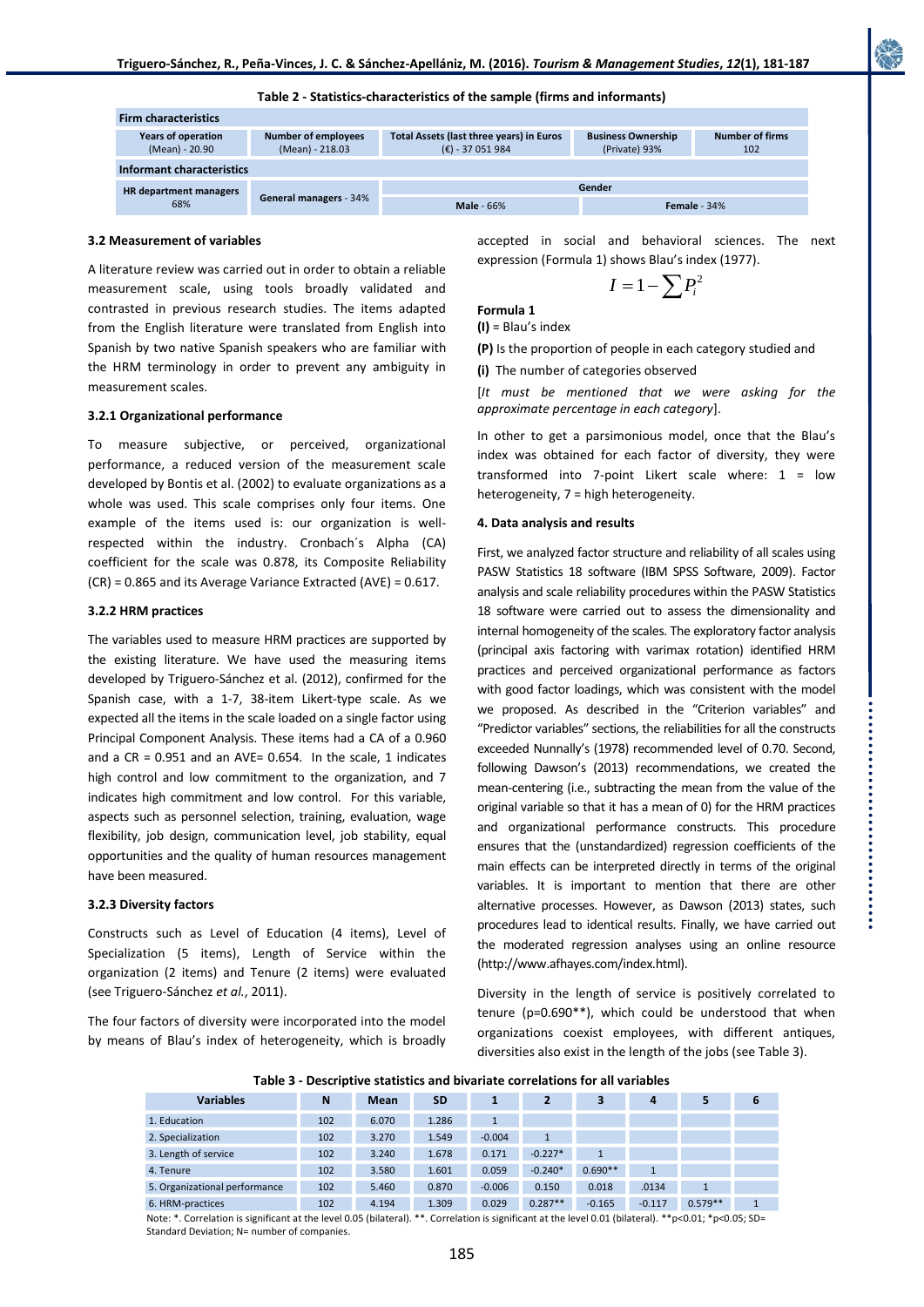However, there is a negative correlation between functional diversity and tenure (p=-0.240\*), and also between functional diversity and length of service diversity (p=-0.227\*). This means that in companies with fewer functional areas in their structure there is a trend of higher employee mobility between the different areas or functions, which could enhance their polyvalence. Moreover, we could deduce that as companies have more polyvalent structures they also have more flexible HR structures in place, in terms of both functional mobility and enrolment rates, resulting a more balanced workforce in terms of new employees and permanent employees. Education level diversity does not correlate to any of the other human capital variables.

Regarding the dependent variable, our data show that there is no significant correlation to the other variables in the study, except for HRMp (p=0.579\*\*) which strengthens our econometric model and confirms the results found in the literature review. Moreover, HRMp seem to be correlated to functional diversity (p=0.287\*\*). This indicates the importance of the functional composition of the working groups in HR policy and management.

The moderating effects of the variables under study have been shown for human capital diversity variables: moderating

effects for education (B=0.28\*\*; RA=4.25), functional specialization (B=-0.26\*\*\*; RA=1.13) and length of service (B=0.63\*\*\*; RA=5.62), whereas tenure has shown no moderating effect (b=0.52; RA=0.00).

### **5. Discussion, conclusions and implications**

Among the four human capital variables potentially moderating the "HRM practices-OP" relation, only one of them has not achieved enough statistical significance to be confirmed as such (tenure). This would be in line with Pelled's (1996) position, since he declares that human capital indicators have a strong relation with performance.

**Model 1** (Table 4) confirms hypothesis  $H_1$  since it shows that education diversity is a conditioning factor of the "HRM practices-OP" relation; indeed, if we analyze overall results this is one of the variables most strongly conditioning such relation (β=0.28\*\*; RA=4.25), and it does so directly; i.e the more heterogeneous education levels are the better factors to get a great organizational performance which is achieved when HR policies focusing on commitment. This is in line with the findings of Wieserma and Bantel (1992) showing that greater education heterogeneity is associated to higher corporate growth rates.

|                                       | Model 1<br>Education | Model 2<br>Specialization | Model 3<br>Length of Service | Model 4<br><b>Tenure</b> |
|---------------------------------------|----------------------|---------------------------|------------------------------|--------------------------|
| Constant                              | $5.8**$              | $5.31**$                  | $4.17**$                     | 3.92                     |
| Independent variables                 | $0.28**$             | $-0.26**$                 | $0.63***$                    | 0.52                     |
| <b>HRM-practices</b>                  | $0.37**$             | $-0.50**$                 | $0.44**$                     | 0.41                     |
| Independent variables x HRM-practices | $0.44**$             | $0.75***$                 | $-0.25**$                    | $-0.31$                  |
| F                                     | $17.26**$            | $21.87**$                 | $23.95**$                    | 21.71                    |
| $\Delta F$                            | 1.55                 | 10.79                     | 12.72                        | 3.778                    |
| $\mathsf{R}$                          | 0.59                 | 0.63                      | 0.65                         | 0.632                    |
| $R^2$                                 | 0.35                 | 0.40                      | 0.423                        | 0.399                    |
| $\Delta R^2$                          | 0.01                 | 0.07                      | 0.075                        | 0.023                    |
| Region of acceptance (RA)             | $4.25$ (yes)         | $1.13$ (yes)              | 5.62(yes)                    | $0.00$ (NS)              |

**Table 4 - Results of moderated regression analyses for Human capital diversity and outcome variables**

Effects reported are standardized B; \*p. 0.05; \*\*p.0.01. 1. RA: The Johnson-Neyman procedure is used to find a "REGION" of Statistical Significance. NS: nosignificance

**Model 2** indicates that the moderating variable work specialization conditions the "HRM practices-OP" relation although with lower intensity than the variable education (β=- 0.26\*\*\*RA= 1.13). In this case, our findings suggest that the more homogeneous functional specialization levels are, the better result will be achieved by commitment-focused HR practices, which confirms the hypothesis H2. In this case, our findings are in line with those of Jehn and Bezrukova (2004), who consider that beyond a certain level of specialization the intensity of conflicts between work team members may increase, making internal communication and coordination among individuals more complex. Thus, better results are achieved with lower levels of functional specialization, something that could be explained by the current demand for organizations with a high polyvalence.

According to the results shown in Model 3, the most important diversity variable in terms of conditioning the "HRM practices-OP" relation is length of service (β=0.63; RA=5.62), which leads

us to accept hypothesis H3. Thus, diversity in length of service with the company provides the best outcomes in the application of HR practices focusing on commitment. This may be due, as Williams and O'Reilly (1998) have suggested, to the fact that this heterogeneity provides an information diversity that enhances group performance, or that in the companies under study, heterogeneity in length of service is not associated to emotional conflicts, since there is a set of values shared by all members of the organization (Lampel et al., 2006).

Finally, the results of Model 4 on *diversity in tenure* lead us to reject hypothesis  $H_4$  since its values are out of the acceptation region of a model with a moderating effect (β=0.52; RA=0.00). This allows us to conclude that differences in length of tenure among employees are not a determinant factor in organizational performance as far as implementation of commitment-focused HR practices is concerned.

In conclusion, we have found that the indicators related to human capital provide a strong moderating effect in the